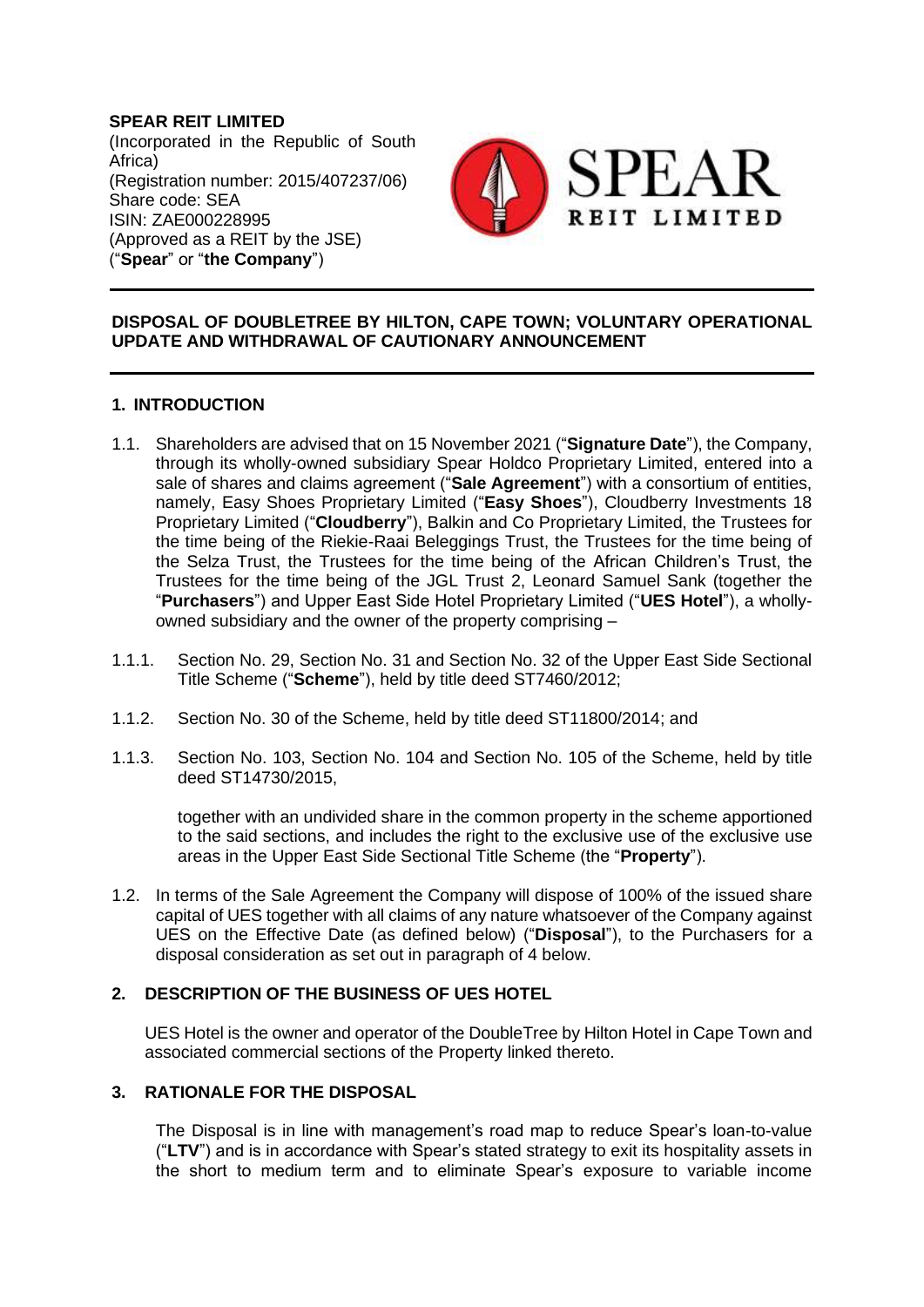producing properties with the aim to own only fixed income producing industrial, convenience retail and commercial assets in the Western Cape.

### <span id="page-1-0"></span>**4. DISPOSAL CONSIDERATION**

- 4.1. The disposal consideration is an amount equal to –
- 4.1.1. the agreed net asset value of UES Hotel, being the sum of R45 700 000;
- 4.1.2. minus (if the amount is positive) or plus (if the amount is negative) the difference between the face value of the loan indebtedness of UES to Nedbank Limited ("**Nedbank Loan**") as at the Effective Date (as defined below) and the sum of R100 000 000;
- 4.1.3. plus (if the amount is positive) or minus (if the amount is negative) an amount equal to the networking capital of UES Hotel as at the Effective Date (as defined below).

#### ("**Disposal Consideration**").

- 4.2. The Disposal Consideration will be provisionally determined by the Company prior to the closing date, being 1 February 2022 ("**Closing Date**"), based on *pro-forma* financial information of UES Hotel as at the Effective Date (as defined below) ("**Provisional Disposal Consideration**"). The Provisional Disposal Consideration shall be paid by the Purchasers to the Company in cash on the Closing Date.
- 4.3. The Disposal Consideration will be finally determined after the Closing Date, based on the financial statements of UES Hotel as at and in respect of the financial period up to the Effective Date (as defined below). If the Disposal Consideration is determined to be more than the Provisional Disposal Consideration, the Purchasers shall pay the difference to the Company, provided that the final Disposal Consideration shall not exceed R60 000 000. If the Disposal Consideration is less than the Provisional Disposal Consideration, the Company shall pay the difference to the Purchasers.

#### **5. APPLICATION OF THE DISPOSAL CONSIDERATION**

The Disposal Consideration will be applied by the Company to reduce its debt, which is in line with management's stated strategy to reduce the Company's LTV.

#### **6. CONDITIONS PRECEDENT**

All conditions precedent to the Disposal have been fulfilled and/or waived, as the case may be and the Disposal has become unconditional in accordance with its terms.

# **7. EFFECTIVE DATE OF THE DISPOSAL**

The effective date of the Disposal is anticipated as being 1 February 2022 ("**Effective Date**").

#### **8. WARRANTIES AND OTHER SIGNIFICANT TERMS OF THE AGREEMENT**

- 8.1. The Sale Agreement contains warranties and indemnities by the Company in favour of the Purchasers which are standard for a transaction of this nature.
- 8.2. The Company has agreed to guarantee the net income to be earned in respect of the Property for a period of 12 months commencing on the Effective Date ("**Income**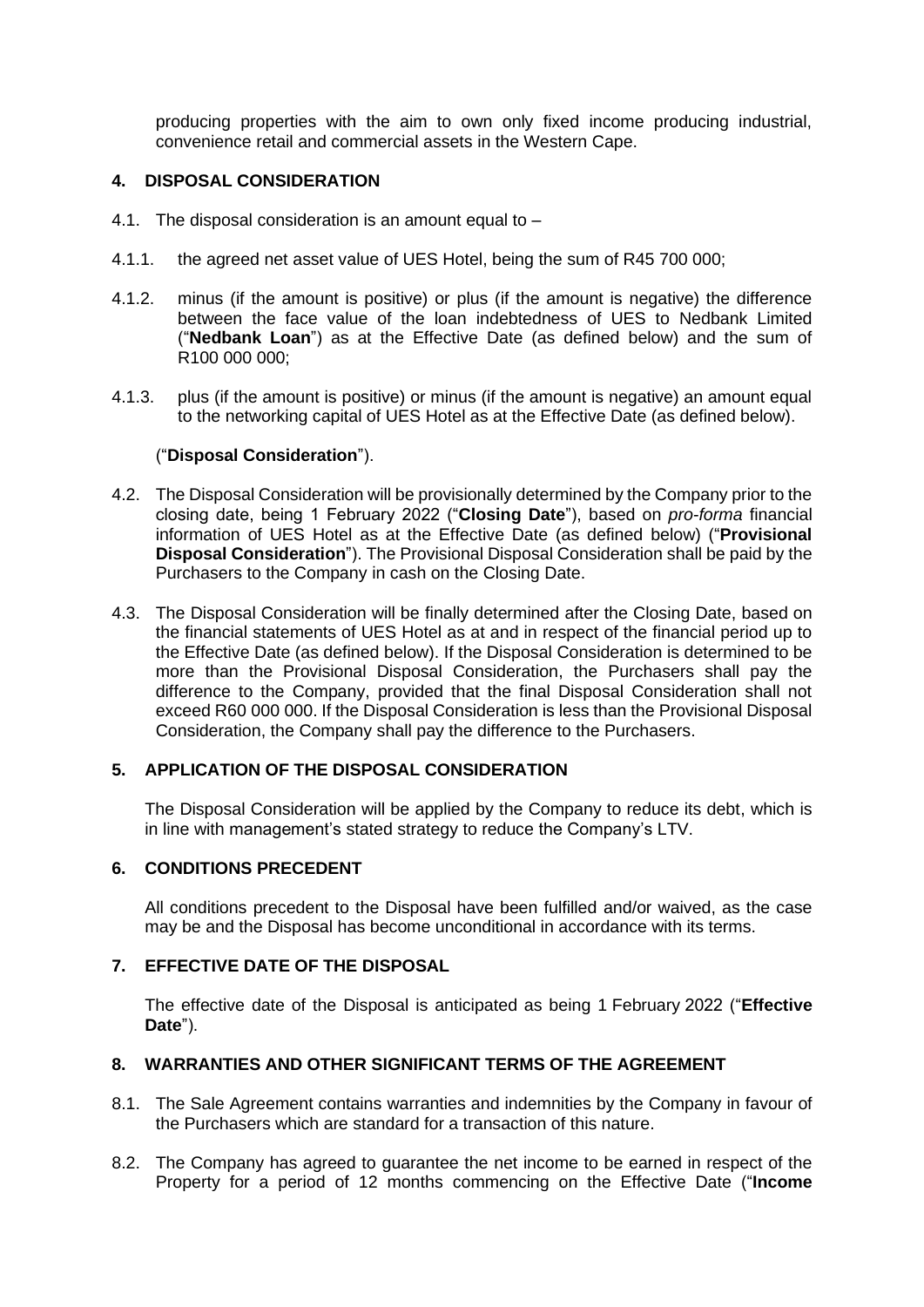**Guarantee Period**") so as to ensure that the expenses incurred by the Purchasers in respect of the rental enterprise business conducted by UES Hotel on the Property ("**Business**"), do not exceed the income earned during such period, and that a "breakeven" position is therefore guaranteed ("**Net Income Guarantee**").

- 8.3. The amount of the Net Income Guarantee is capped in the sum of R13 531 608 ("**Income Guarantee Cap**").
- 8.4. To the extent that the expenses incurred by the Purchasers in respect of the Business exceeds the income earned so that a "break-even" position is not achieved, the Company undertakes to pay the Purchasers the amount of the shortfall, provided that the sum of all amounts paid by the Company does not exceed the Income Guarantee Cap.
- 8.5. In the event that the aggregate net income of the Property during the Income Guarantee Period exceeds the "break-even" position, the Purchasers shall pay to the Company an amount equal to one third of such excess.
- 8.6. The Company's obligations in terms of the Net Income Guarantee shall cease immediately (but not with retrospective effect) upon the Purchasers resolving to cease utilising the Property for the purposes of operating a hotel, or upon the Purchasers taking steps to change the use of the Property, whichever is the earlier.
- 8.7. In addition to the various sectional title units referred to in paragraph [1.1](#page-0-0) above comprising the Property, UES Hotel, as at the Signature Date, also owns certain other sections and exclusive use parking bays in the Scheme ("**Excluded Units**") which have been sold by UES Hotel to the Company in terms of a sale agreement concluded between UES Hotel and the Company on 13 October 2021 ("**Excluded Units Sale Agreement**"). The Excluded Units Sale Agreement has been implemented in accordance with its terms save for the registration of the transfer of ownership of the Excluded Units into the name of the Company. The Purchasers undertake, at the cost of the Company, to ensure the that the transfer of ownership of the Excluded Units will be registered in the name of the Company as soon as possible after the Closing Date.

# **9. THE PROPERTY**

Details of the Property are as follows:

| <b>Property Name and</b><br><b>Address</b>                                       | Geographical<br>Location | <b>Sector</b> | <b>Gross Lettable</b><br>Area<br>(m <sup>2</sup> ) | Weighted<br>Average<br><b>Gross</b><br>Rental /<br>m <sup>2</sup> |
|----------------------------------------------------------------------------------|--------------------------|---------------|----------------------------------------------------|-------------------------------------------------------------------|
| Doubletree by Hilton,  <br>Upper East Side, 33<br>Brickfield Road, Salt<br>River | Cape Town                | Hospitality   | 11,385                                             | R <sub>0</sub>                                                    |
| $5th$ & $6th$ Floor Offices,<br>Upper East Side, 33<br><b>Brickfield Road</b>    | Cape Town                | Office        | 1,209                                              | R <sub>123</sub>                                                  |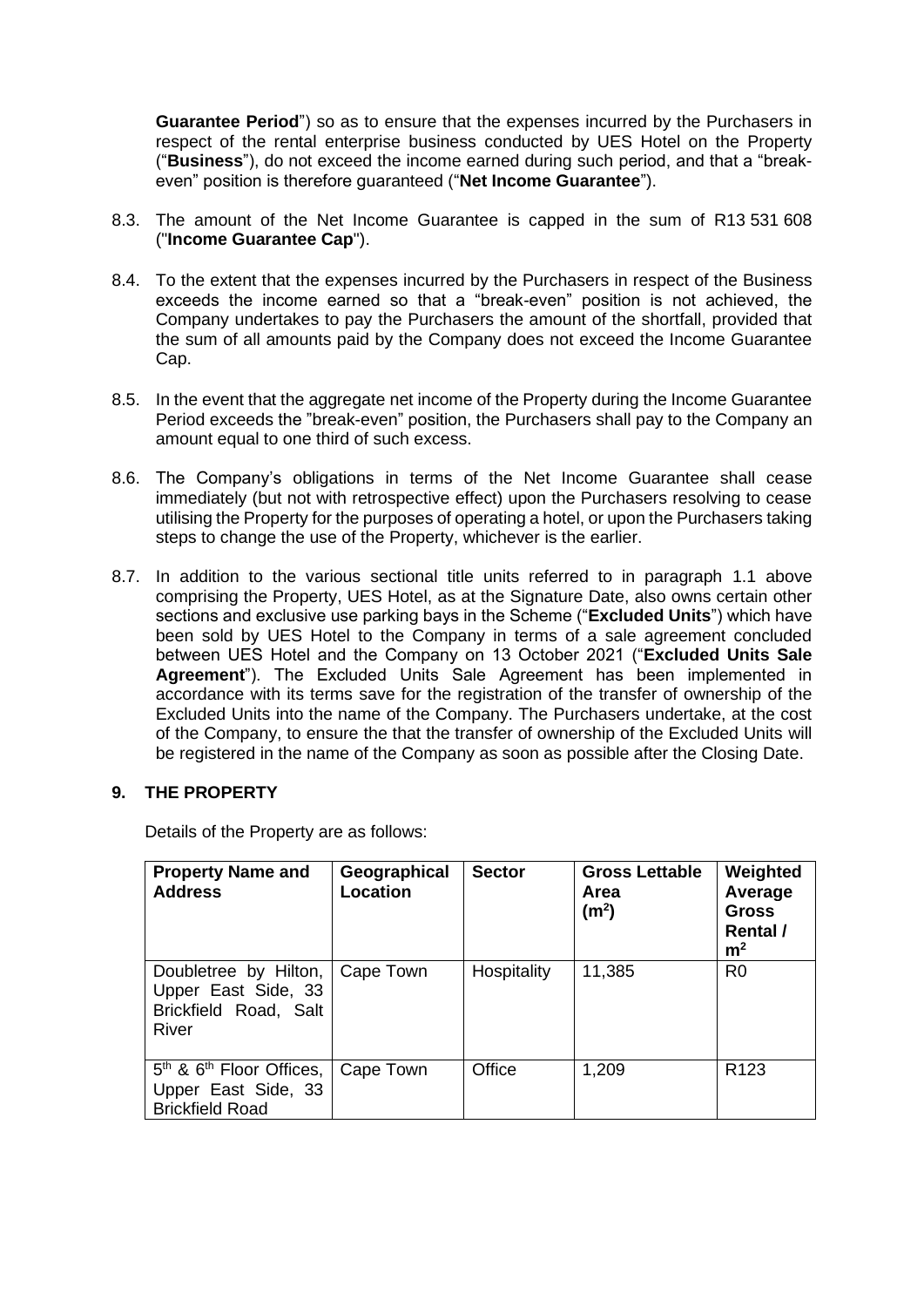Notes:

- a) The weighted average gross rental of R123/m<sup>2</sup> per month for the  $5<sup>th</sup>$  and  $6<sup>th</sup>$  floor offices as stated above, includes a gross rental guarantee of R126/m² per month over the vacant offices (756m²). Currently, 336m² of office accommodation is occupied by third-party tenants. The weighted average gross rental for the offices, excluding the rental guarantee over the vacant portion, is R168/m² per month.
- b) In addition to the Disposal Consideration, the costs associated with the Disposal are estimated at R500 000. No finder's fee, brokerage, agents' commission or similar compensation is payable in respect of the Disposal.
- c) In determining the Disposal Consideration, the value of the Property is considered to be its fair market value. The valuation of Doubletree by Hilton was determined by an external valuer, Mills Fitchet Magnus Penny. The valuation of the  $5<sup>th</sup>$  and  $6<sup>th</sup>$  floor offices was determined by the directors of the Company. The directors of the Company are not independent and are not registered as professional valuers or as professional associate valuers in terms of the Property Valuers Profession Act, No. 47 of 2000.

# **10. FINANCIAL INFORMATION**

- 10.1. As at 31 August 2021, being the date of the published unaudited interim financial statement of UES Hotel, the value of the net assets attributable to UES Hotel excluding the value of the net assets attributable to the Excluded Units, was R48 798 657.
- 10.2. The unaudited loss after tax attributable to UES Hotel for the six month ended 31 August 2021, was R61 629 335, based on the published unaudited interim financial statements of UES Hotel for the six-month period ending 31 August 2021, which were prepared in terms of IFRS.

# **11. VOLUNTARY OPERATIONAL UPDATE**

- 11.1. As at the Signature Date –
- 11.1.1. the rental collections for the year-to-date is 97%, reflecting an improvement and trend to pre Covid-19 levels; and
- 11.1.2. the portfolio vacancy rate has declined from 7.21% to 6.28% due to numerous office and industrial lease agreements being concluded post Spear's HY2022 interim results presentation.
- 11.2. As a result of the Disposal –
- 11.2.1. the LTV of Spear and its subsidiaries ("**Group**") will reduce by 172 basis points as disclosed on page 28 of the unaudited consolidated interim financial results of the Company for the 6-month period ended 31 August 2021; and
- 11.2.2. the Group finance costs will reduce by R6 900 000 for the 12-month period following the implementation of the Disposal; and
- 11.2.3. the fixed debt ratio will increase from 55.16% to 58.56% with a weighted average period of 32 months.
- 11.3. The interest cover ratio has consistently improved to 2.17 times as at the date of this announcement.